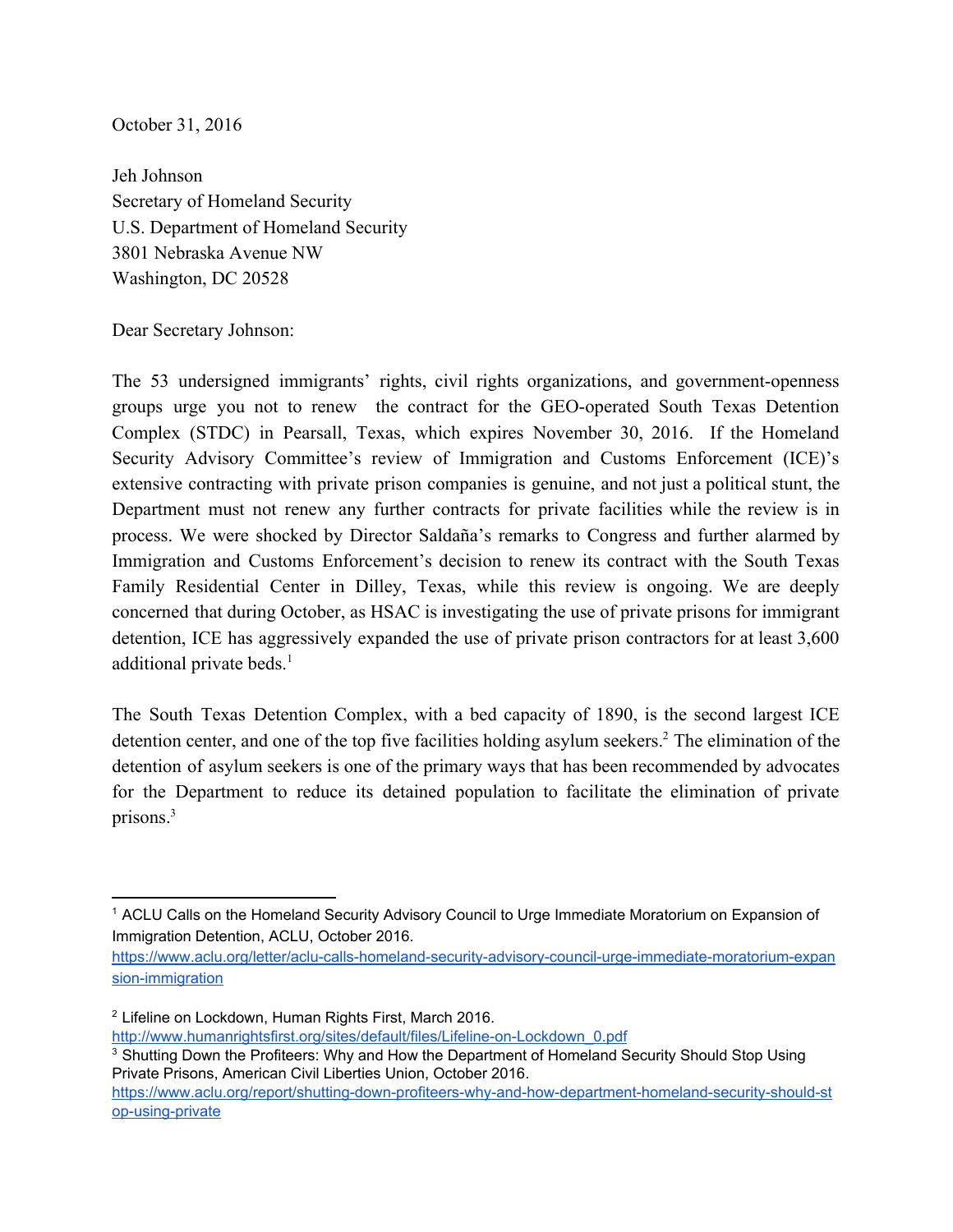The facility is infamous for its harsh conditions reminiscent of those reported in private BOP prisons. GEO guards wear military-style uniforms and immigrants formerly detained there report verbal abuse and arbitrary threats of solitary confinement by guards.<sup>4</sup> The facility has also been dogged by frequent reports of sexual abuse, including a guard fired for allegedly sexually assaulting a detainee from Mexico in 2008 and more recently, a guard who pled guilty to sexual assault of a detainee in 2014.<sup>5</sup> <sup>6</sup>

Medical care is also grossly inadequate. The 2015 Office of Detention Oversight (ODO) inspection found that the facility's clinical medical director is based in California and multiple essential medical staff positions were vacant including the staff physician, RN, midlevel provider, and LVN positions.<sup>7</sup> The 2014 ODO inspection of the death of Jorge Alberto Umana-Martinez while detained at STDC revealed multiple points of concern in his medical treatment, including that the facility is not accredited by the National Commission on Correctional Health Care (NCCHC), as required by the ICE 2011 Performance-Based National Detention Standards.<sup>8</sup> There were also two separate medical maltreatment suits in 2007 for detained men with with schizophrenia and manic-depressive disorder.<sup>9</sup> A man formerly detained for 10 months in Pearsall says getting adequate medical was "nearly impossible," and reports that ibuprofen was prescribed for nearly any ailment, and it took at least two days for requests for medical assistance to be processed even when someone was in intense pain.<sup>10</sup>

Conditions at Pearsall are indicative of broader, systemic issues with private prisons. A former GEO guard who worked at the facility for two years observed a clear profit motive in the company's operations. "It's all about the money. It not only puts their life at stake, the detainees, but it puts our life at stake too," said Christy, who declined to provide her full name.<sup>11</sup> Fired after

<sup>4</sup> Declaration of Muhammad Nazry Mustakim, September 2016.

[http://grassrootsleadership.org/sites/default/files/uploads/2016-10-3\\_7214.pdf](http://grassrootsleadership.org/sites/default/files/uploads/2016-10-3_7214.pdf)

<sup>5</sup> Detained and at Risk, Human Rights Watch. August 2010.

[https://www.hrw.org/report/2010/08/25/detained-and-risk/sexual-abuse-and-harassment-united-states-immig](https://www.hrw.org/report/2010/08/25/detained-and-risk/sexual-abuse-and-harassment-united-states-immigration-detention#_ftn40) [ration-detention#\\_ftn40](https://www.hrw.org/report/2010/08/25/detained-and-risk/sexual-abuse-and-harassment-united-states-immigration-detention#_ftn40)

 $6$  Jail employee charged with detainee sex. San Antonio Express-News, March 2014.

<http://www.mysanantonio.com/news/local/article/Jail-employee-charged-with-detainee-sex-5351493.php> <sup>7</sup> ODO 2015 Inspection of STDC, April 2015.

[http://www.documentcloud.org/documents/2822719-SouthTexasDetentionComplexPearsallApr21-23-2015.h](http://www.documentcloud.org/documents/2822719-SouthTexasDetentionComplexPearsallApr21-23-2015.html) [tml](http://www.documentcloud.org/documents/2822719-SouthTexasDetentionComplexPearsallApr21-23-2015.html)

<sup>8</sup> ODO Detainee Death Review - Jorge Umana-Martinez. December 2014.

<http://www.documentcloud.org/documents/2892017-2014PearsallUmana.html>

<sup>9</sup> Lack of Mental Health Care in Private Detention Centers; OAS Agency to Investigate Hutto, Texas Prison Bidness, October 2007.

[http://www.texasprisonbidness.org/2007/10/lack-mental-health-care-private-detention-centers-oas-agency-in](http://www.texasprisonbidness.org/2007/10/lack-mental-health-care-private-detention-centers-oas-agency-investigate-hutto) [vestigate-hutto](http://www.texasprisonbidness.org/2007/10/lack-mental-health-care-private-detention-centers-oas-agency-investigate-hutto)

<sup>10</sup> Declaration of Muhammad Nazry Mustakim, September 2016.

[http://grassrootsleadership.org/sites/default/files/uploads/2016-10-3\\_7214.pdf](http://grassrootsleadership.org/sites/default/files/uploads/2016-10-3_7214.pdf)

<sup>&</sup>lt;sup>11</sup> KSAT reports: "Privately run prisons profit from detainees", May 2014 <http://www.texasprisonbidness.org/node/1207>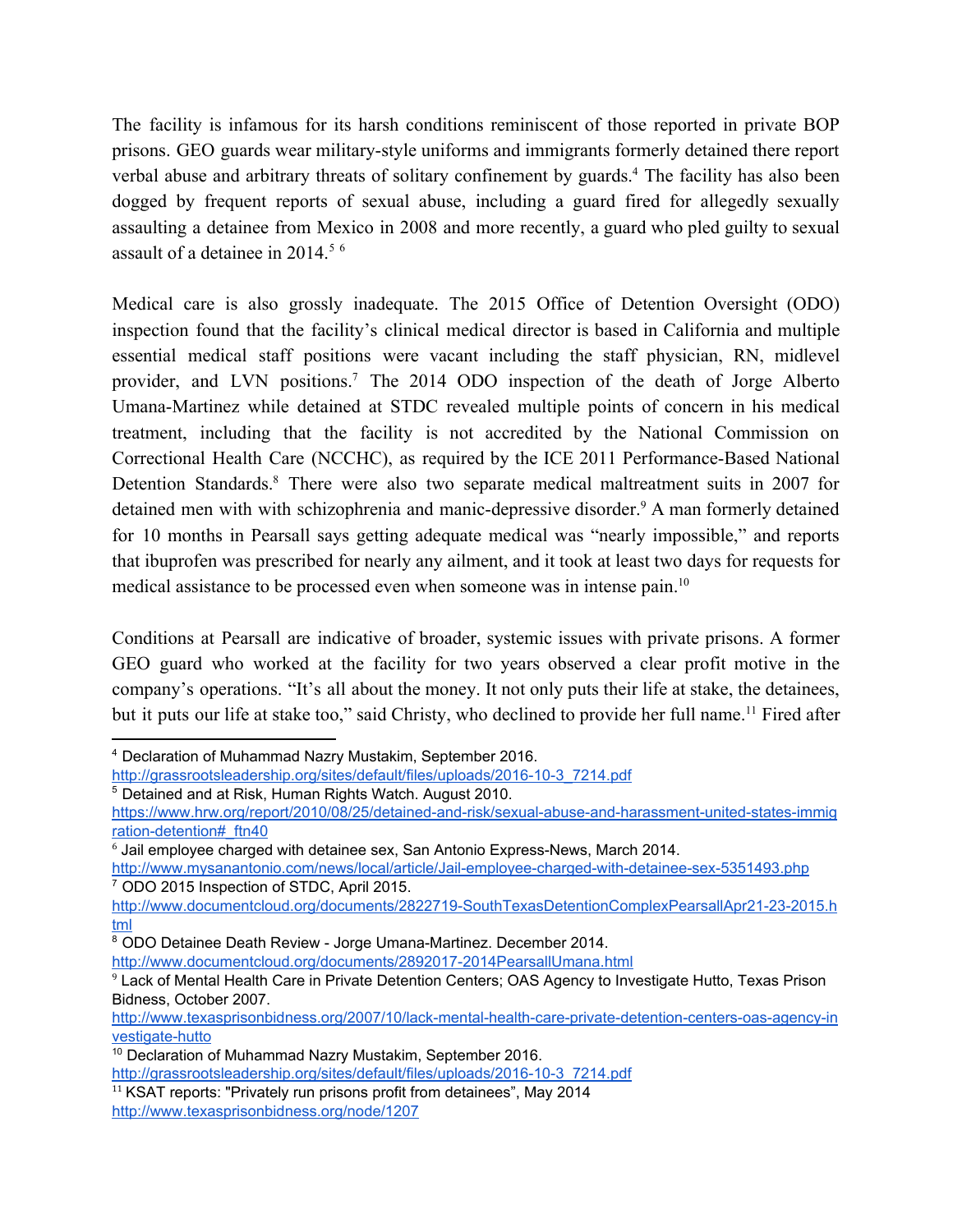filing a sexual harassment claim against another GEO employee, she allegedly observed that the company cut corners on on equipment, and was consistently understaffed. STDC was also found to have an insufficient number of toilet and shower facilities for the number of immigrants detained at the time of its 2012 ERO inspection, reflecting issues of overcrowding common in private prisons.<sup>12</sup>

We are hopeful that HSAC's review of private prisons is not a foregone conclusion and will critically evaluate the Department's use of private prisons, including the impact of profit motive on facility conditions and the Department's own detention policy decisions. If DHS does seek to end its private prison contracts, reforms to reduce the detention population will need to be a part of its plan. To preserve the validity of the HSAC review, we ask the Department not renew the STDC contract given the serious issues at the facility and suspend all contract renewals of private facilities for the duration of the review.

Please feel free to contact Bob Libal at blibal@grassrootsleadership.org.

Sincerely,

Adjunct Justice American Civil Liberties Union (ACLU) Benedictine Sisters of Baltimore Casa de Esperanza Coalición de Derechos Humanos Coalition for Humane Immigrant Rights of Los Angeles (CHIRLA) Colectiva Legal Del Pueblo Detention Watch Network Disciples Refugee & Immigration Ministries Dolores Street Community Services Dominicans of Sinsinawa End Streamline Coalition Enlace

<sup>&</sup>lt;sup>12</sup> ERO Inspection of STDC, March 2012.

<http://www.documentcloud.org/documents/1813518-south-texas-detention-complex-geo-group-2012-ero.htm> l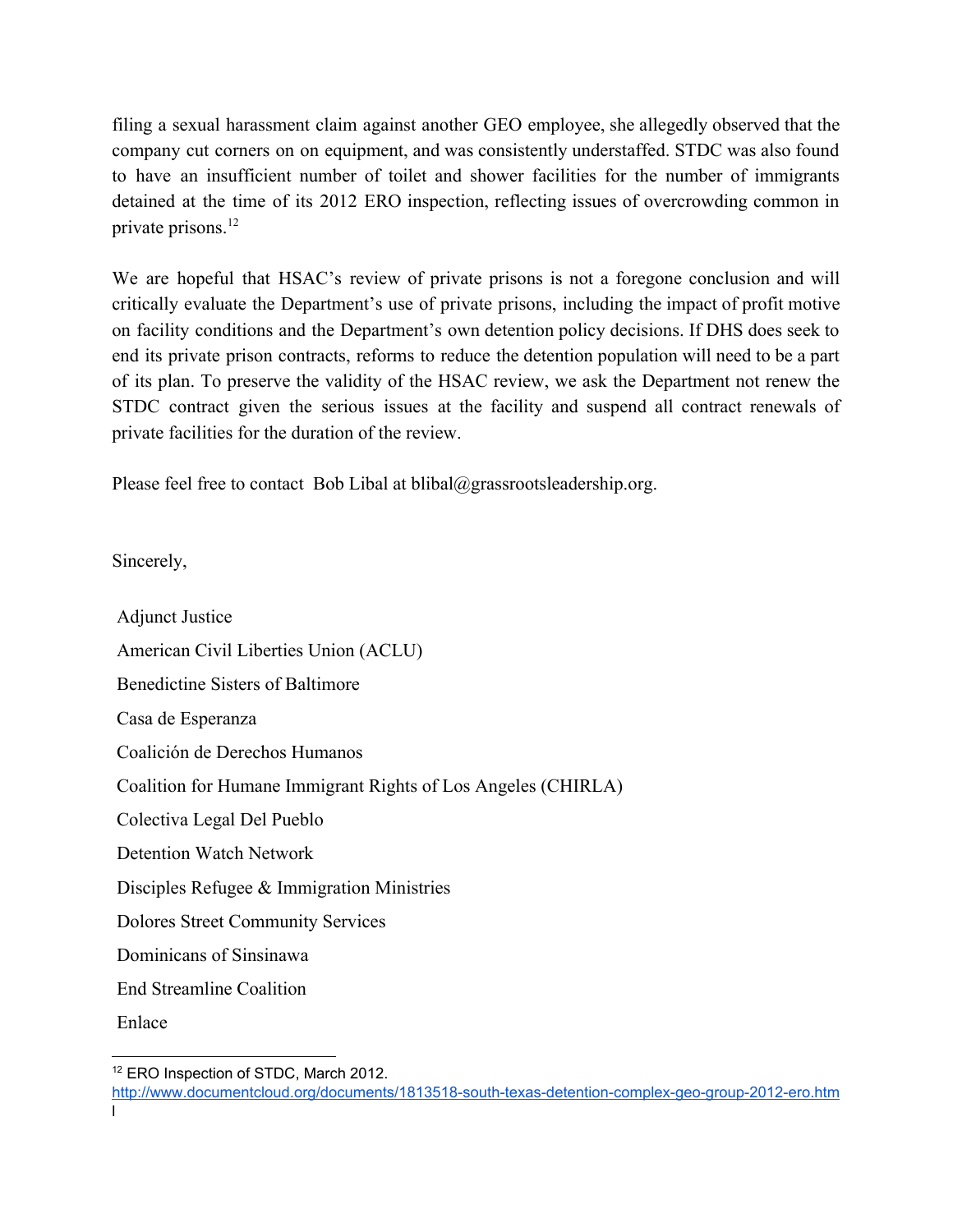Faithful Friends Friends of Broward Detainees Friends of Miami- Dade Detainees Georgia Latino Alliance for Human Rights Grassroots Leadership Human Rights Defense Center In The Public Interest International CURE JPIC Committee of the Sisters of St. Francis of Philadelphia Juntos Justice for All Justice Strategies Leadership Conference of Women Religious Live Oak UU Church, Immigration Action Team Migrant Rights Collective/Colectivo Derechos de Migrantes National Immigrant Justice Center National Immigration Law Center National Justice for Our Neighbors NETWORK Lobby New Voice Immigration Assistance Services NH Conference UCC Immigration Working Group [OpenTheGovernment.org](http://openthegovernment.org/) Peace and Social Justice Center of South Central Kansas Pennsylvania National Organization for Women Pittsburgh LCLAA Private Corrections Working Group Provincial Council Clerics of St. Viator (Viatorians) Reformed Church of Highland Park Research Institute Without Walls